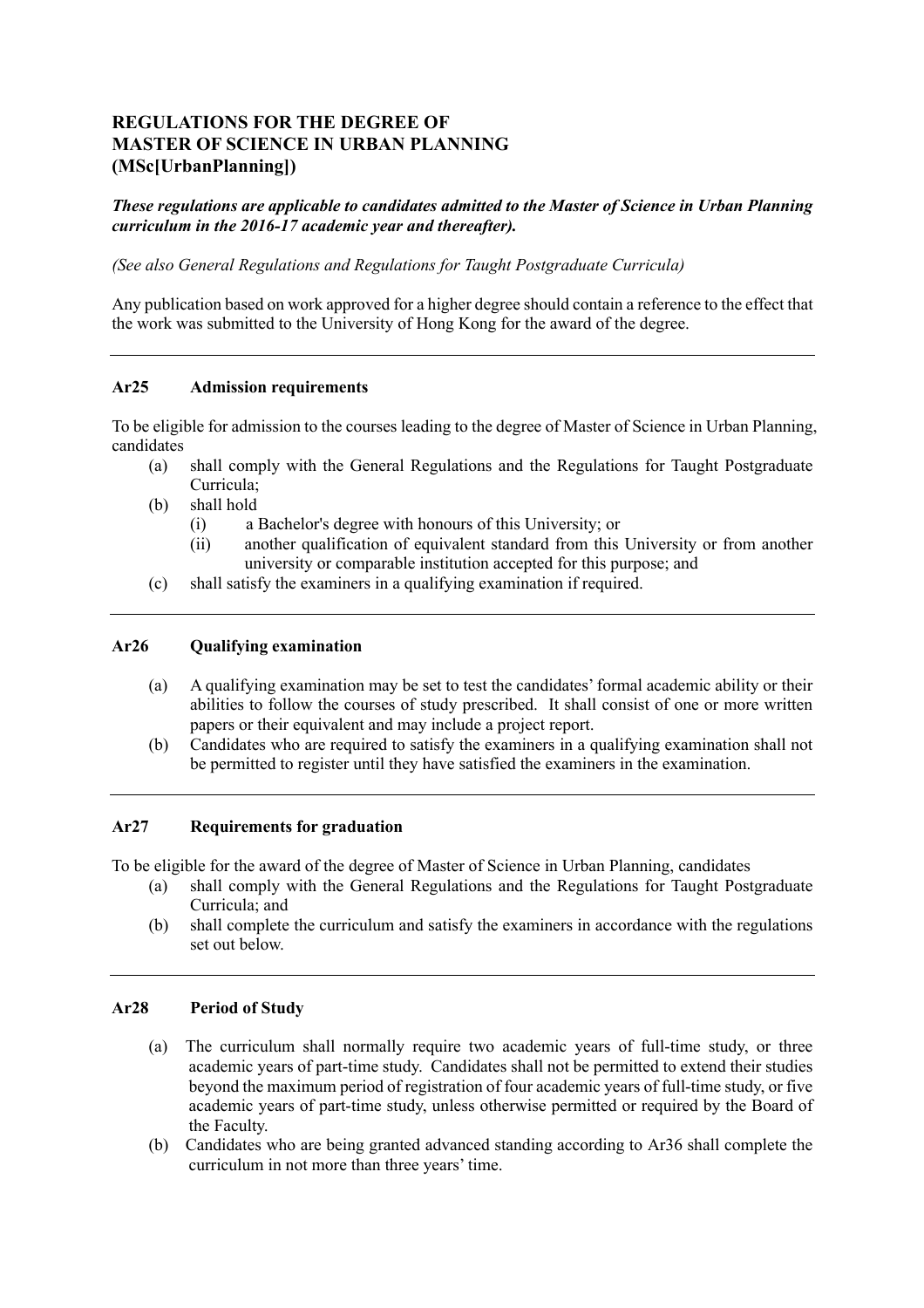### **Ar29 Completion of curriculum**

To complete the curriculum, candidates

- (a) shall satisfy the requirements prescribed in TPG 6 of the Regulations for Taught Postgraduate Curricula;
- (b) shall follow courses of instruction and complete satisfactorily all written work and practical work as prescribed in the syllabuses;
- (c) shall satisfy the examiners in all prescribed courses and studios and in all prescribed form of assessment; and
- (d) shall complete and present a satisfactory dissertation as prescribed in the syllabuses.

### **Ar30 Dissertation**

 The title of the dissertation shall be submitted for approval by 15 November in the final year of study. The dissertation shall not exceed 15,000 words in length and must be presented in the candidates' final year of study on a date to be specified by the Head of the Department of Urban Planning and Design. Candidates shall submit a statement that the dissertation represents their own work undertaken after registration as candidates for the degree. The examiners may also prescribe an oral examination on the subject of the dissertation.

### **Ar31 Assessment**

Full-time candidates

- (a) who have achieved a Semester GPA of 1.7 or above in the first two semesters of study may be permitted to present themselves for re-assessment in the course(s) of failure at a specified subsequent date:
- (b) who have failed to satisfy the examiners in any of the courses in the last two semesters of study, and have presented a satisfactory dissertation and studio reports, may be permitted to present themselves for re-assessment in the course(s) of failure at a specified subsequent date;
- (c) who have satisfied the examiners in all the courses but have presented an unsatisfactory studio report may be permitted to revise the studio report and re-present it by a specified subsequent date;
- (d) who have satisfied the examiners in all the courses and have presented satisfactory studio reports but have presented an unsatisfactory dissertation may be permitted to revise the dissertation and re-present it by a specified subsequent date.

Part-time candidates

- (e) who have achieved a Semester GPA of 1.7 or above in the first two semesters of study, may be permitted to present themselves for re-assessment in the course(s) of failure at a specified subsequent date;
- (f) who have satisfied the examiners in all the courses but have presented an unsatisfactory studio report may be permitted to revise the studio report and re-present it by a specified subsequent date:
- (g) who have satisfied the examiners in all the courses and have presented satisfactory studio dissertation and re-present it by a specified subsequent date. reports but have presented an unsatisfactory dissertation may be permitted to revise the

 **Ar32** Candidates who are unable because of illness to be present for assessment(s) held in the first academic year of study if they are full-time, or in the first or second academic year of study if they are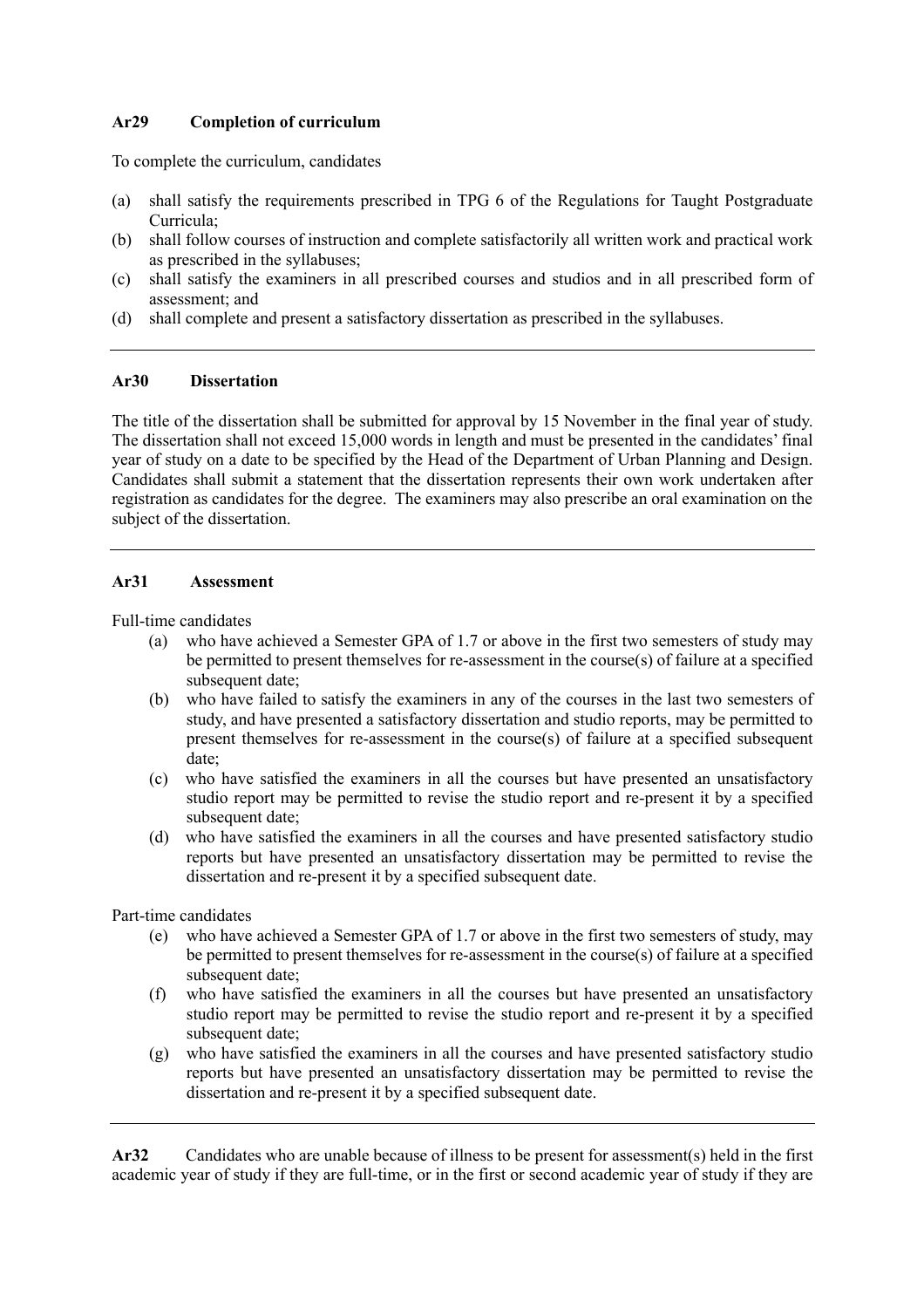part-time, may apply for permission to present themselves again in the assessment(s) to be held before the beginning of the following academic year. Any such application shall be made in writing within two weeks of the first day of the candidates' absence from any assessment.

### **Ar33**

Candidates shall be recommended for discontinuation of their studies if they:

- (a) are not permitted to present themselves for re-assessment in any course(s) in which they have failed to satisfy the examiners or to revise and re-present their studio report or dissertation shall be deemed to have failed; or
- (b) have failed to satisfy the examiners in a second attempt in any course(s) or in his studio report or dissertation; or

 (c) have exceeded the maximum period of registration specified in these regulations of the degree.

### **Ar34 Grading systems**

 Courses shall be graded according to the following grading systems as determined by the Board of Examiners:

(a) Letter grades, their standards and the grade points for assessment as follows:

| Grade           | Standard     | Grade Point |
|-----------------|--------------|-------------|
| $A+$            | Excellent    | 4.3         |
| A               |              | 4.0         |
| A-              |              | 3.7         |
| $B+$            | Good         | 3.3         |
| B               |              | 3.0         |
| В-              |              | 2.7         |
| $\overline{C+}$ | Satisfactory | 2.3         |
| С               |              | 2.0         |
| $\overline{C}$  |              | 1.7         |
| D+              | Pass         | 1.3         |
| D               |              | 1.0         |
| F               | Fail         | 0           |

and

(b) "Pass" or "Fail" for URBP6911 Foundation course on statistics and quantitative methods.

Course which is graded according to (b) above will not be included in the calculation of the GPA.

### **Ar35 Assessment results**

 On successful completion of the curriculum, candidates who have shown exceptional merit may be awarded a mark of distinction, and this mark shall be recorded in the candidates' degree diploma.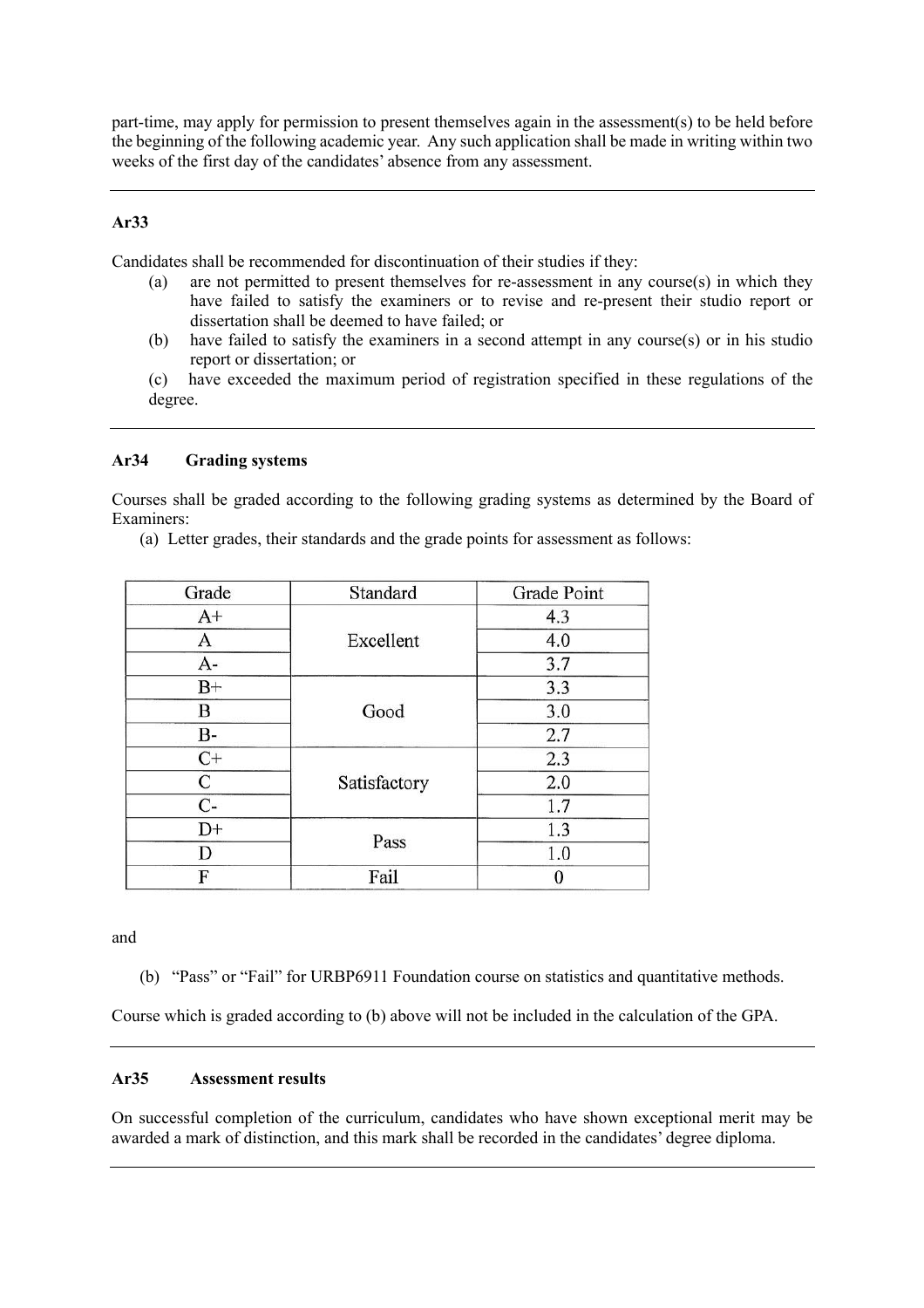#### Ar36 **Advanced standing**

- (a) Advanced standing shall be granted to candidates who have successfully completed a cognate Masters degree of this University or another qualification of equivalent standard accepted for this purpose.
- (b) Advanced standing of up to 30 credits may be granted by the Board of the Faculty of Architecture subject to the condition that the application for advanced standing is received within five years of successful completion of the degree accepted for this purpose.
- (c) Applications for advanced standing shall normally be made at the same time of application for admission to the Master of Science in Urban Planning curriculum, and should be accompanied by copies of academic transcripts to support the application.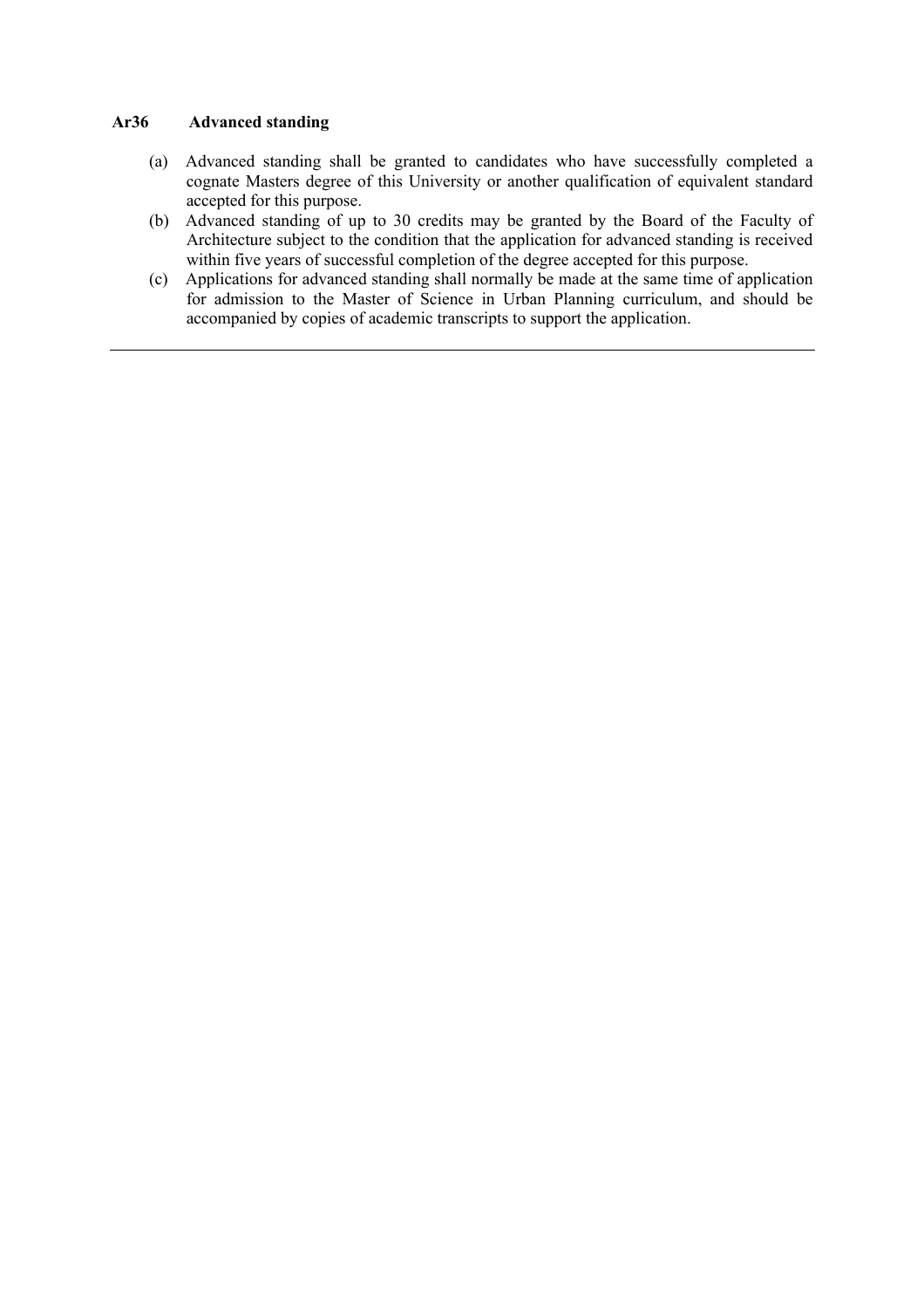# **SYLLABUSES FOR THE DEGREE OF MASTER OF SCIENCE IN URBAN PLANNING (MSc[UrbanPlanning])**

 *These syllabuses are applicable to Master of Science in Urban Planning candidates admitted to the curriculum in the academic year 2019-20.* 

 The Department of Urban Planning and Design offers a postgraduate course leading to the degree of Master of Science in Urban Planning.

## **A. CURRICULUM STRUCTURE**

 The curriculum shall include assessments of the prescribed and elective courses subject to the approval of the Head of the Department of Urban Planning and Design, the Urban Planning Studios and a Dissertation. Candidates studying both the full-time and part-time curricula are required to complete a total of 126 credits of courses.

 The curriculum shall normally require two academic years of full-time study, or three academic years of part-time study. Candidates shall not be permitted to extend their studies beyond the maximum period of registration of four academic years of full-time study, or five academic years of part-time study, unless otherwise permitted or required by the Board of the Faculty.

 Candidates are required to follow courses of instruction and satisfy the examiners in the "Foundation Course on Statistics and Quantitative Methods" and in each of the following seven Core Courses:

> Values in Planning; Urban Design and Place Making; Planning Practice, Law and Ethics in Hong Kong; Urban Development Theories; Research Methods in Spatial Planning; Planning, Managing and Financing the Development Process; Planning Sustainable Cities and Regions.

 and a total of 18 credits of Elective Courses as specialisation selected from a list approved from time to time. Candidates' selection of courses shall be approved by the Head of the Department. In addition, candidates are required to complete satisfactorily the urban planning studios and submit in the final year of study a dissertation of not more than 15,000 words on a date to be specified by the Head of the Department.

## **B. ASSESSMENT**

 Each of the courses followed by candidates is examined either by an assessment of coursework, or by a combination of coursework assessment and a written examination. To complete the curriculum, candidates shall satisfy all the assessments and the relevant requirements prescribed in the Regulations for the Degree of Master of Science in Urban Planning.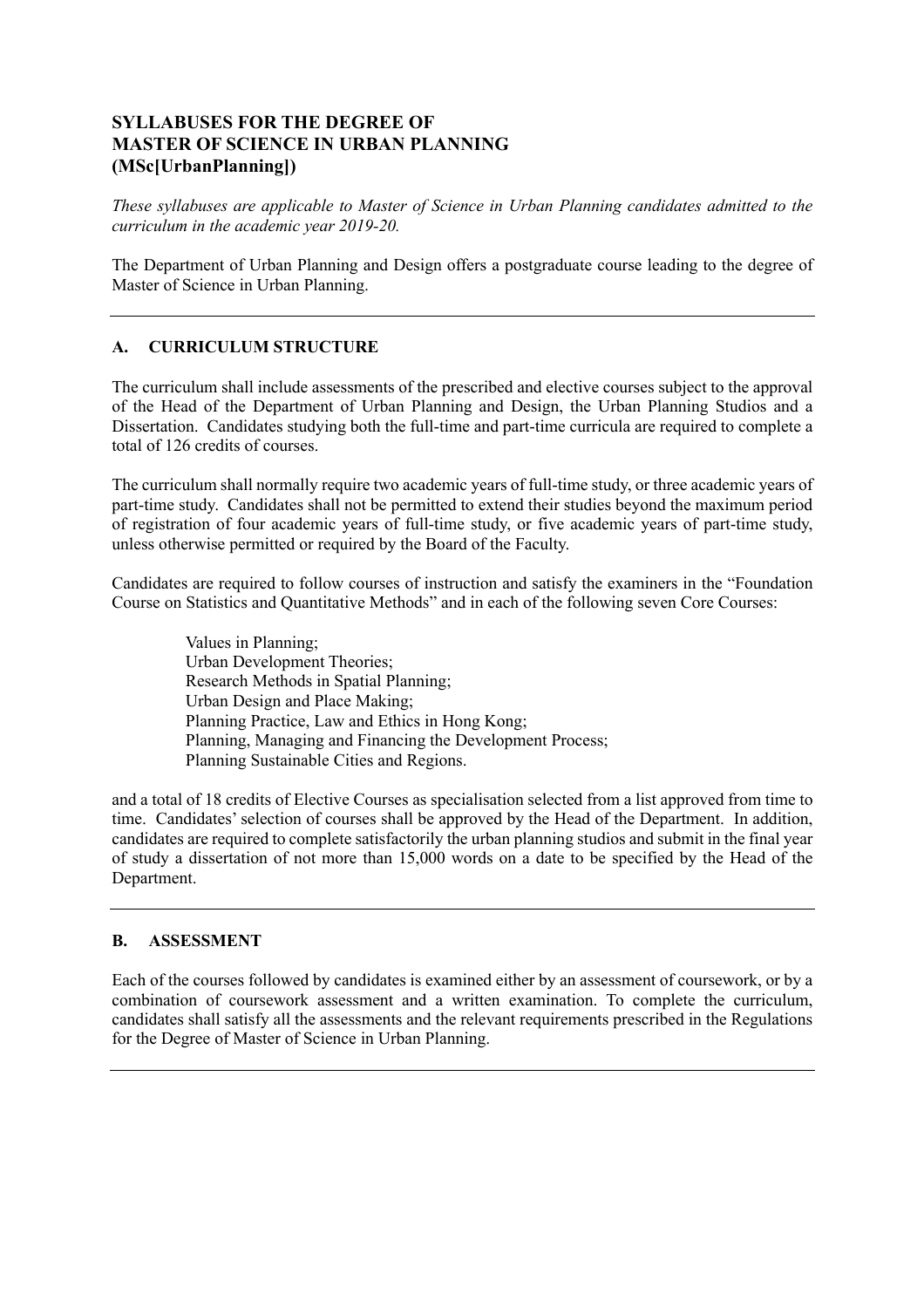### **C. COURSE LIST**

### **Foundation Course**

#### **URBP6911** Foundation course on statistics and quantitative methods (6 credits)

 This is a general foundation course on statistics, quantitative methods and computer techniques that are commonly used in urban analysis and planning. It introduces students to the fundamentals of descriptive, inferential and multivariate statistical techniques and quantitative methods. The aim is to develop students a basic level of competence and ability in using them in urban analysis and planning.

Assessment: 30-100% continuous coursework assessment and 0-70% examination

### **Urban Planning Core Courses**

Students are required to take all Core Courses:

#### Urban development theories (6 credits)

 This course reviews the theoretical frameworks for the understanding of urban development processes. It analyses the economic, spatial and socio-political dimensions of urban activities. The dynamics of development, place marketing and the rise of the creative cities will be discussed. urbanisation in the global production system, the relations between capital accumulation and urban

Assessment: 100% continuous coursework assessment

#### **URBP6003** Planning practice, law and ethics in Hong Kong (6 credits)

 This course provides a detailed understanding of professional planning practice in Hong Kong. It deals with the practical dimensions of planning in both the public and private sectors. The course reviews the history, policies, strategies, administrative and legal procedures of planning. It also examines issues surrounding the ethical basis of professional planning activity.

Assessment: 60%-70% continuous coursework assessment and 30%-40% examination

### **URBP7003 Research methods in spatial planning (6 credits)**

 This course introduces basic research methods and techniques in urban and regional spatial planning. It will examine research design methods, data collection, and the use of statistical as well as qualitative techniques in data analysis. It will also examine analytical models and evaluation and management methods that are commonly used in spatial planning and research.

Assessment: 30%-40% continuous coursework assessment and 60%-70% examination

#### **I**IRRP6901 Values in planning (6 credits)

 This course provides a comprehensive overview of the theoretical basis of urban and regional planning. It examines the nature and value of the planning process through different theoretical paradigms.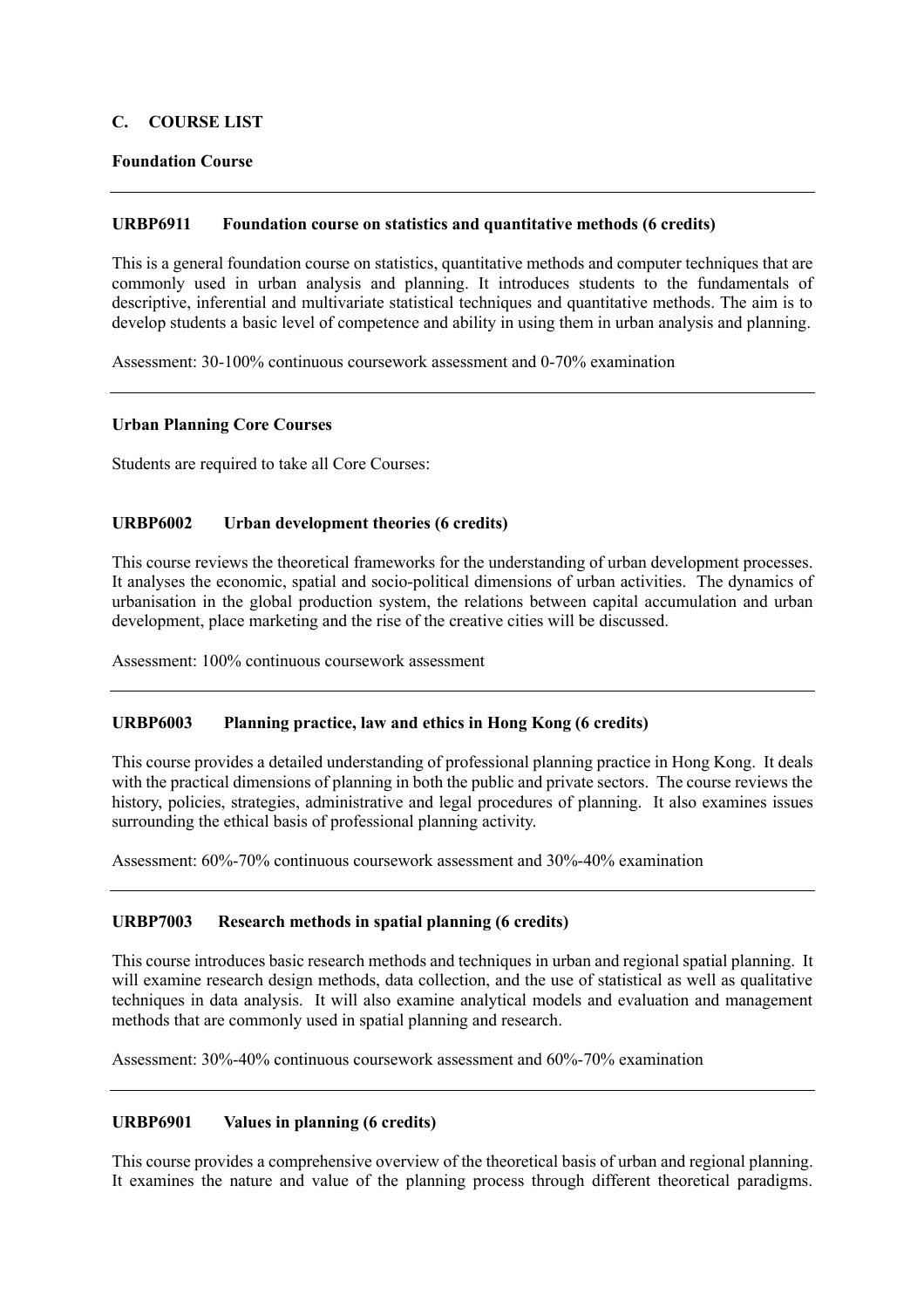Through active class deliberations on issues surrounding the roles and definitions of knowledge, the public interest, equal opportunities and ethics in the planning process, students will develop their own value system in planning.

Assessment: 100% continuous coursework assessment

#### Planning, managing and financing the development process (6 credits)

 Planning in a development process needs to take into account a variety of spatial, sectoral, resources management and financial factors. This course examines the interactions of these factors in development processes initiated by the public sector, the private developers or through various modes of public-private partnership. The intersectoral and spatial implications of the development processes will be explored through case studies of planning at different geographical scales in the context of Hong Kong.

Assessment: 100% continuous coursework assessment

#### **URBP6007** Planning sustainable cities and regions (6 credits)

 This course focuses on the linkages between sustainable development and the planning of cities and regions. It comprises three main elements: firstly, a review and discussion of the principles of sustainable development, the concept of sustainability and related theories and discourses such as ecological modernisation, secondly, the design of policies to promote sustainable urban and regional development and related sustainability assessment systems, and, thirdly, contemporary practice in sustainability planning as reflected in emerging international experience in the field.

Assessment: 100% continuous coursework assessment

#### **URBP6902** Urban design and place making (6 credits)

 This course introduces students to the theories, principles, processes, methods and practice of urban design and place making. Through literature reviews and case studies students begin to clearly understand the importance of policy, planning, design, and management in place making. Students comprehend the value of common visions, cultural diversity and community aspirations in the process of design in the creation of high quality places to live, work and play. Students undertake site specific place making design projects at the development and public realm context. Students are challenged to generate visionary, imaginative and realistic responses through investigation, analysis to make informed design decisions and creative recommendations.

Assessment: 100% continuous coursework assessment

### **Elective Courses**

 (Students shall take a total of 18 credits of elective courses as specialisation to be approved by the Head of the Department. Not all courses are available each year. Applicants should consult the Department for further information.)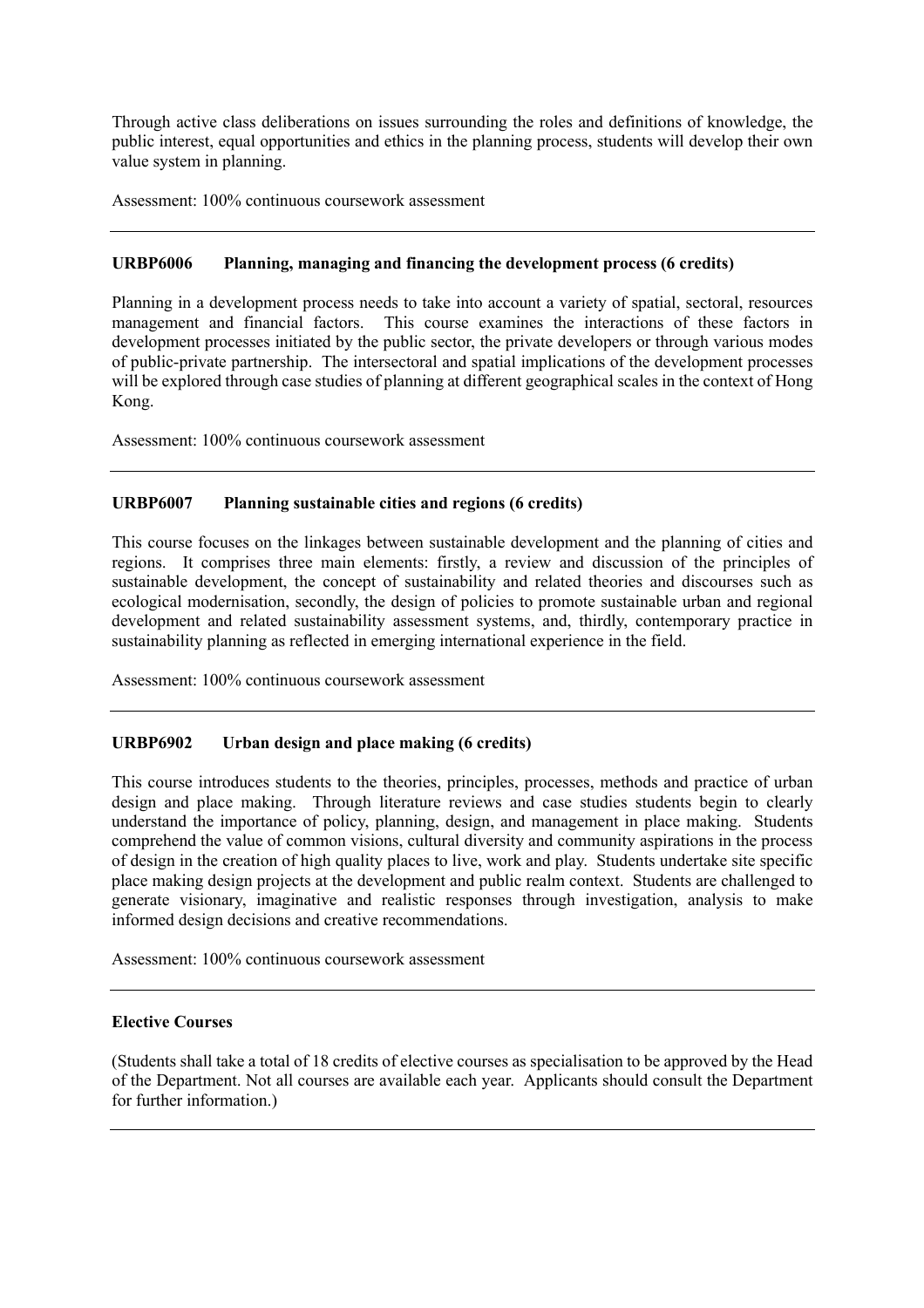#### URBP6123 Public transport systems (6 credits)

 This course is designed to examine the nature and the role of public transport systems mainly in the urban context with special reference to high-density development. Topics include the nature and the characteristics of passenger transport, the operation and management of public transit systems, deregulation and privatisation, the role of para-transit, and multi-modal cooperation and competition.

Assessment: 100% continuous coursework assessment

#### URBP6903 Quantitative methods for transport planning (6 credits)

 This course focuses on the transport planning process and examines the following: traffic generation evaluation; network and local planning; traffic engineering considerations and basic transport forecasts; spatial patterns of traffic; modal split models; traffic assignment methods; transport economics.

Assessment: 100% continuous coursework assessment

#### **Transport policy and planning (6 credits)**

 This course focuses on key issues in transport policy and the implementation of transport plans and programmes. It examines the role of private and public modes within the overall urban transport system as well as pedestrian movement planning, airport development and seaport development. The course uses examples drawn from various countries to evaluate the appropriateness and effectiveness of alternative policies and implementation mechanisms.

Assessment: 100% continuous coursework assessment

#### **URBP6157 Transport economics (6 credits)**

 This course helps to develop a specialist appreciation of the economics of urban transport provision. It city transport systems and concentrates on topics such as: travel time valuation, road congestion costing and pricing, public transport finance and cost-recovery, and economic appraisal techniques employed highlights the economic principles and techniques employed in planning, operating and managing our therein.

Assessment: 40%-60% continuous coursework assessment and 40%-60% examination

#### **MHMP6858 Housing economics (6 credits)**

 This course provides a basic introduction to economics and the application of economic concepts in the analysis of housing issues. The course also deals with the principles of cost-benefit analysis and economic evaluation in general in the housing context. Other topics covered include land policy and economics, cycles in housing activity, the financing of housing development and privatisation. The course also introduces the functions, principles and methods of valuation.

Assessment: 100% coursework assessment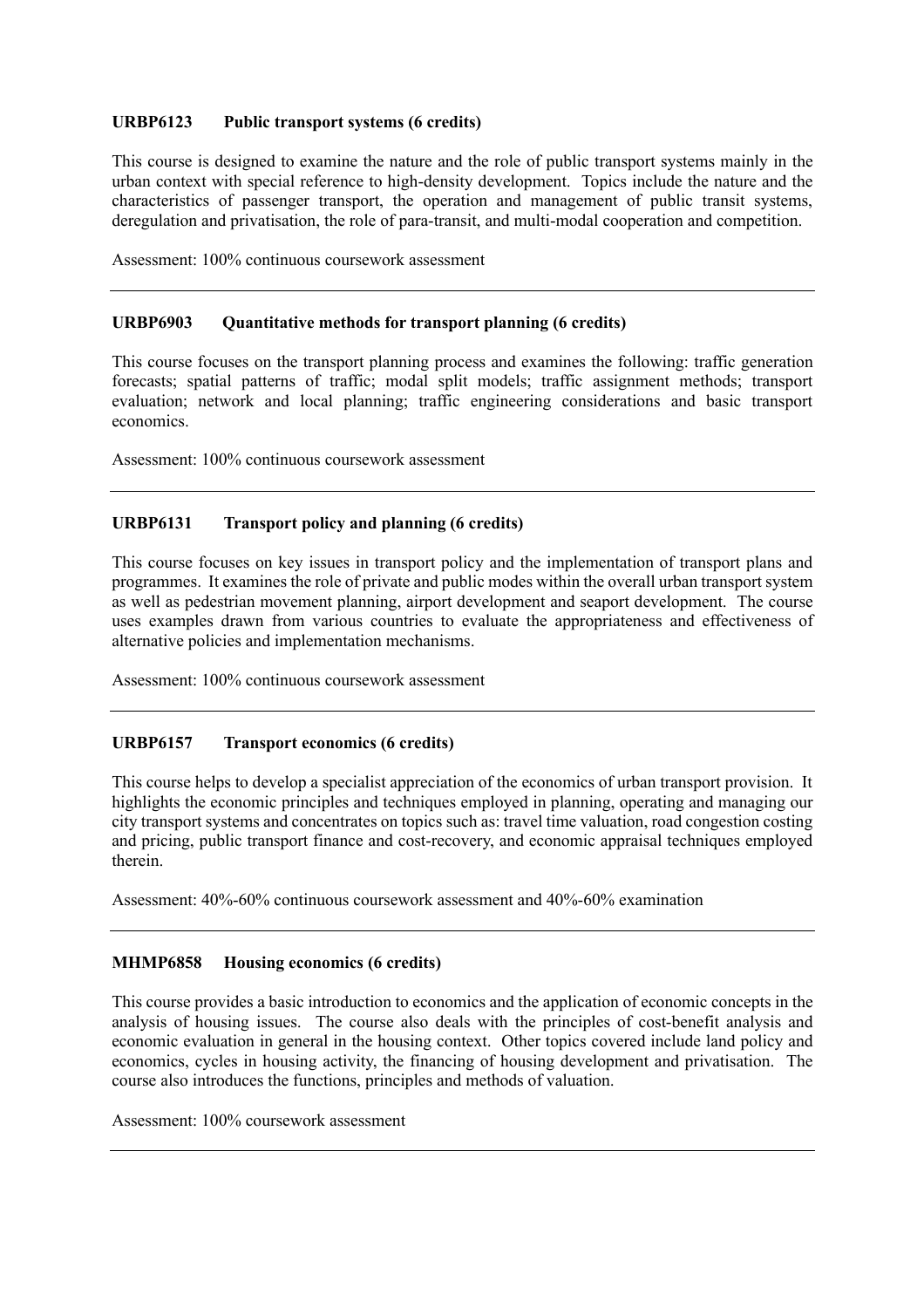#### **MHMP7007 International housing policies and practices (6 credits)**

 This course aims to compare housing policies and practices at an international scale and to explore global housing issues. It examines and compares the evolution of housing policies in different housing systems, the modes of intervention in the housing markets, the roles of the public and private sectors in housing provision, housing finance systems, and the relationships between housing standards and societal conditions. Prevailing global trends and issues in housing are also examined.

Assessment: 100% coursework assessment

#### **MHMP8008 Transitional cities: urban and housing development (6 credits)**

 Building upon comparative concepts and introductory materials of local knowledge, this course aims to provide students with the opportunity to explore contemporary urban changes both in the countries that industrialised economies. The course has a regional focus on cities in Pacific Asia, in particular Chinese cities, and cities in Central and Eastern Europe. By the end of the course, students should be able to gain an empirical understanding of diverse local contexts and to broaden the concepts discussed in urban and housing studies. are undergoing the transition from the planned to a market-oriented economy and in newly

Assessment: 100% coursework assessment

#### **URBP6904** Housing, planning and sustainability (6 credits)

 This course aims to provide an integrative and in-depth understanding of Hong Kong's housing system and its relationships with urban planning and the concepts of sustainable development. It discusses the theoretical and practical aspects of housing, making special reference to their relationships with urban planning and sustainable development. Major topics include the housing system concepts, the political economy of housing policies, land use planning and housing affordability, principals of residential planning, housing policy analyses, housing market analyses, and the application of the sustainable development perspective to housing analyses.

Assessment: 100% continuous coursework assessment

#### **ENVM7012 Environmental economics and analysis (3 credits)**

 The aim of this course is to equip students with the ability to undertake economic analyses of the environment. The course provides an introduction to economic concepts and principles and applies them to the analysis and management of environmental problems. The course covers the economic understanding of environmental problems (e.g. external costs and benefits, public goods, resource methods for valuing environmental goods and services (market and non-market approaches), and economic tools for supporting decision-making (e.g. cost-benefit analysis and multi-criteria analysis). All topics will be illustrated with current environmental and policy issues to emphasise their relevance scarcity), economic instruments for environmental management (e.g. taxes, subsidies, tradable permits), and applicability.

Assessment: 100% coursework assessment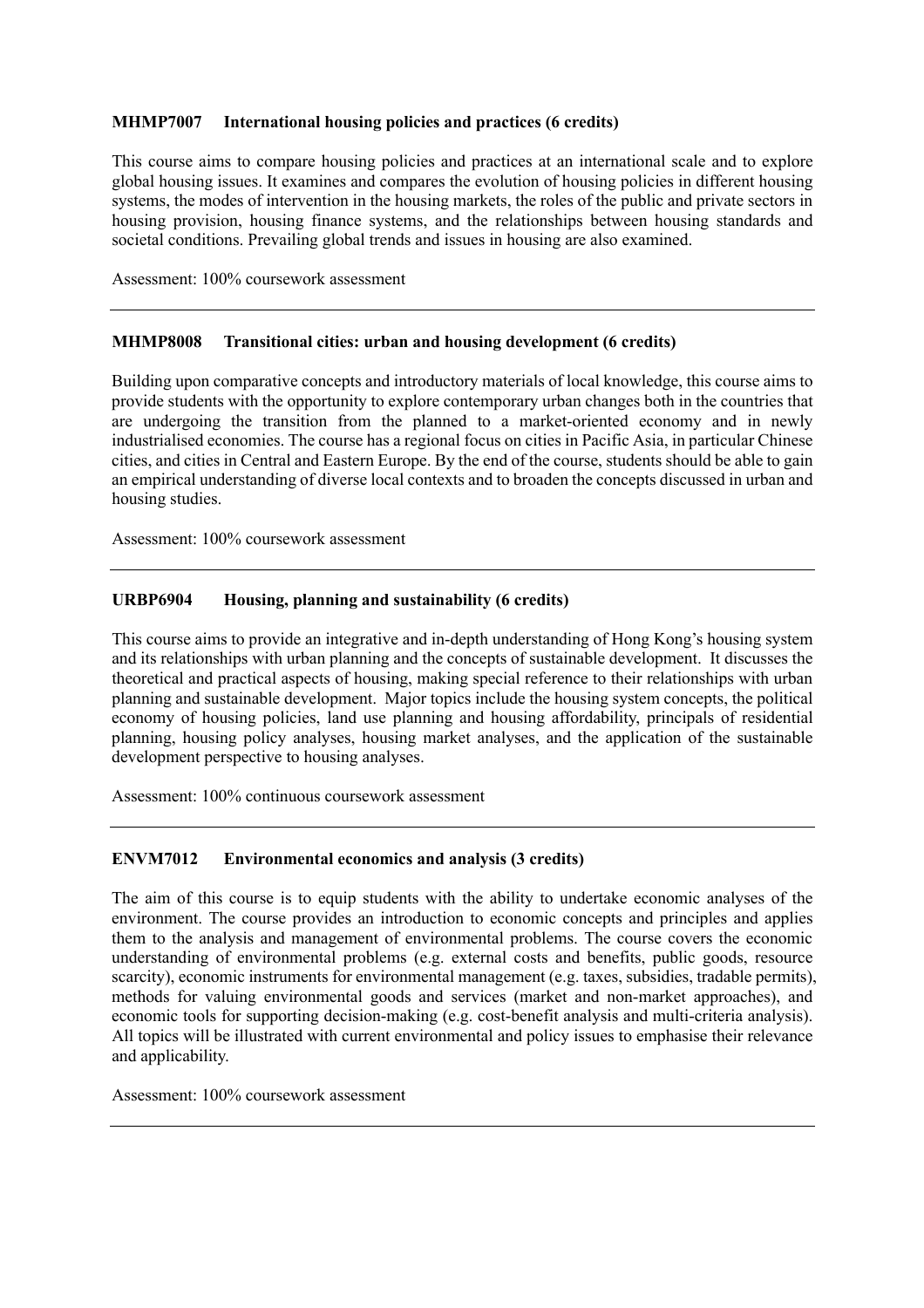#### **ENVM8011 Environmental auditing and reporting (3 credits)**

 This course provides an introduction on the concepts of environmental management, auditing and reporting. Detailed explanation of the development, implementation and continuous improvement of an environmental management system (EMS) based on ISO 14001:2015 standards will be covered. With the understanding on the key elements of an EMS, audit methodology and skills based on ISO 19001:2011 will be introduced with focus on environmental auditing.

 In the light of the significant impacts of climate change globally, carbon audit which is a tool to measure greenhouse gases is considered valuable to be shared with students. The mechanism of carbon audit will therefore be taught and illustrated by real life examples. The functions and importance of environmental reporting will be demonstrated by using examples from large corporations in Hong Kong. Key elements of Global Reporting Initiative (GRI) Standards which is a guide for sustainability reporting will also be covered. In closing, the advantages, disadvantages and next step forward for environmental auditing and reporting will be explained and discussed.

Assessment: 100% coursework assessment

#### **ENVM7016 Environmental policy (3 credits)**

 This course focuses on key aspects of environmental policy-making and policy-implementation processes, such as how policy agendas emerge and evolve, how environmental discourse shapes policy outputs; and how institutions affect the trajectories and outcomes of environmental policy measures. Making references to local, national and international cases of successful and not-so-successful policies policy integration and policy convergence, as well as the perennial problematics of policy failure and that pertain to the sustainable development agenda, the course also examines the theories and praxis of policy learning.

 The lectures are organised into three inter-related parts. In Part One, the basic principles and key concepts pertaining to environmental policy-making and policy-implementation will be examined. They include agenda setting; environmental institutions and the policy process; policy networks and learning. Lectures in Part Two will centre on Hong Kong's environmental policy development. We will examine the questions of how environmental policy issues have been defined and responses formulated and implemented; and how the policy agenda and processes have evolved over the past 40 years. For illustration purposes, two salient policy issues—nature conservation and waste management—will be highlighted for in-depth discussion. In Part Three, the deliberation of Hong Kong's environmental policy issues will be situated in a regional setting. Transboundary externalities that have triggered innovative policy responses will be reviewed to highlight the roles of science-policy interplay and advocacy; implementation gap and policy failure; and policy diffusion, convergence and policy policy diffusion in fostering cross-boundary environmental cooperation.

Assessment: 100% coursework assessment

#### **ENVM8006 Environmental impact assessment (3 credits)**

 EIA is one of the most important contemporary instruments of environmental management. Used widely around the world to identify the impacts of development projects as well as strategic plans and policies, EIA plays a key role in many regulatory systems for the environment. This course reviews the development of different approaches to EIA, basic analytical principles, administrative systems for EIA, assessments at the project and strategic levels (SIA) and case study applications in Hong Kong.

Assessment: 50% coursework assessment and 50% examination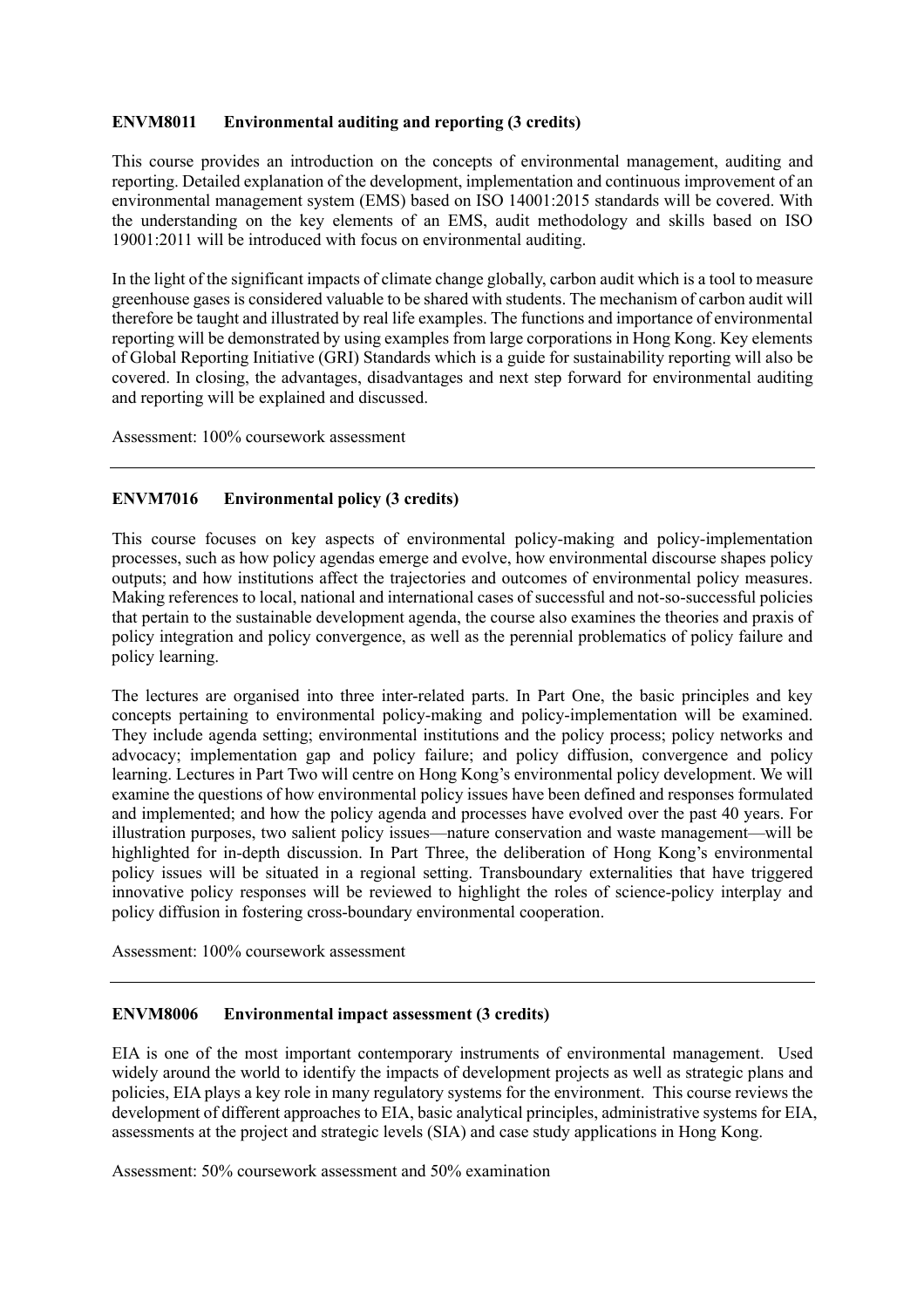#### **ENVM7014 Environmental quality management (6 credits)**

 This course introduces students to the types, sources and effects of environmental pollution and some of the key principles and strategies used in combating pollution and managing environmental quality. Topics include water and air quality management, solid waste management and noise pollution control, with an emphasis on the situation in Hong Kong.

Assessment: 30% coursework assessment and 70% written examinations

#### **ENVM7017 Environmental law in Hong Kong (3 credits)**

 This course focuses on the statutory interpretation of the four principal Ordinances and subsidiary legislation dealing with pollution in Hong Kong; namely the Water Pollution Control Ordinance, the Air Pollution Control Ordinance, the Noise Control Ordinance and the Waste Disposal Ordinance. Some Merchant Shipping (Prevention and Control of Pollution) Ordinance, the Environmental Impact Assessment Ordinance, the Ozone Layer Protection Ordinance and international conventions effecting the law. Students will study the nature of environmental offences, including the requirement for proving "mens rea" (intent) in order for certain offences to be successfully prosecuted. Students will also be introduced to the principles of judge made law (the Common Law) and will learn to read and interpret relevant case law in order to better understand the current sentencing policies towards environmental consideration will also be given to the Dumping at Sea Ordinance, the Radiation Ordinance, the offenders, both locally and in other Common Law jurisdictions.

Assessment: 100% coursework assessment

#### **ENVM8012 Environmental health and risk assessment (3 credits)**

 Environmental Risk Assessments (ERAs) are a tool to determine the likelihood that contaminant releases, either past, current, or future, pose an unacceptable risk to human health or the environment. Currently, ERAs are required under various regulations in many developed countries so as to support decision-makers in risk characterisation or the selection of cost-effective remedial clean-up. This completing the course will gain a sound knowledge of the concepts and principles of ERAs, risk (i.e. prospective, retrospective and tiered approaches) to environmental risk management; be able to select and apply the simpler tools to tackle risk issues; and appreciate the interpretations of risk and its course introduces the theory and practice of human and ecological risk assessments. Students management and risk communication as applied in practice; understand the basic risk assessment tools role in environmental policy formulation and decision making.

Assessment: 60% coursework and 40% written examination

### **IIRRP6017** Geographic information system (GIS) for urban and regional planning **development (6 credits)**

 This course introduces the basic concepts and methods in the use of geographic information system as a spatial planning support system in different areas of urban and regional planning and development. It examines the basic principles and functions of geographic information system in data input, manipulation, retrieval, visualisation and modelling of geographical data for supporting spatial planning decisions.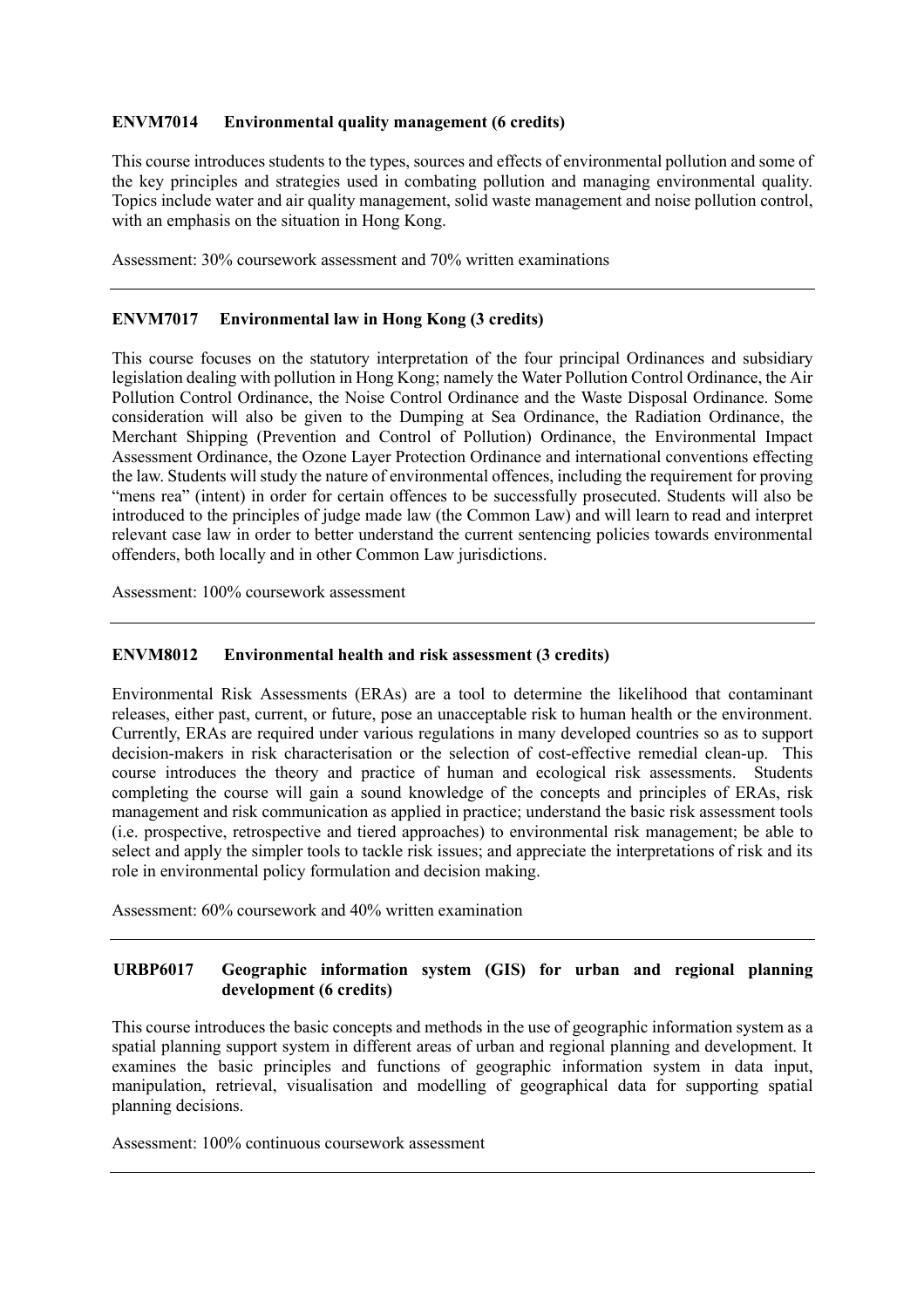#### URBP6905 **Globalization and urban and regional development in China (6 credits)**

 This course examines the processes of globalisation and studies its implications for urban and regional development in China. It studies the general concepts of urban development and the historical legacy constraining the urban development in China. With China's accession to WTO membership, special emphasis is placed on the interactions between the transnational corporations (TNCs) and the different level of the state and local governments. Regional dynamics will be examined in the context of global competitiveness.

Assessment: 100% continuous coursework assessment

#### *IIRRP8002* International planning policy and practice (6 credits)

 This course examines different planning systems across the world. Understanding the key approaches to urban planning in different countries and regions is important in developing an appreciation of how different techniques, policies, and practices emerged and developed to help shape the urban landscapes of various localities within their own contexts. The course takes a comparative approach to understand and evaluate planning policy and practice and the planning outcomes across a spectrum of international case studies, and attempts to explain their differences and similarities by probing into the dynamics between government intervention and market freedom, diversity in development certainty vis-à-vis land use controls and planning governance modes.

Assessment: 100% continuous coursework assessment

### **IIRRP8003 Land and real estate markets: smart governance, finance and business models (6 credits)**

 This course provides a land and real estate development perspective on urban development. Cities face continuous processes of both expansion and transformation. Population growth and economic growth lead to expansion, while processes of obsolescence and decline lead to a demand for urban transformation projects. These processes usually require investments in land and property (re)development, while planning interventions provide guidelines to investors, sometimes as opportunities, but also as barriers to what an investor might see as a profitable investment. The interaction between planning interventions on the one hand and land and real estate investments on the other hand is the central theme of this course. Starting from that interaction the course pays attention to different planning approaches and their impact on land and real estate markets, the dynamics of land and real estate markets, investment behaviour by private and public developers, public-private partnerships, land management strategies and value capturing mechanisms and smart land and real estate investment strategies.

Assessment: 100% continuous coursework assessment

#### Urban planning and practice in China (6 credits)

 The course will first review the history of urban planning practice in the People's Republic of China. The relationship between economic and urban planning, the evolution of the planning legislation and the practice of planning at different geographical scales will be discussed. The course will then focus on planning practice in the Pearl River Delta region and its major cities where the transitional economy is evolving rapidly. Issues surrounding the institutionalisation of planning regulations, systems and hierarchy; the formulation and implementation of plans; and problems of development control will be examined.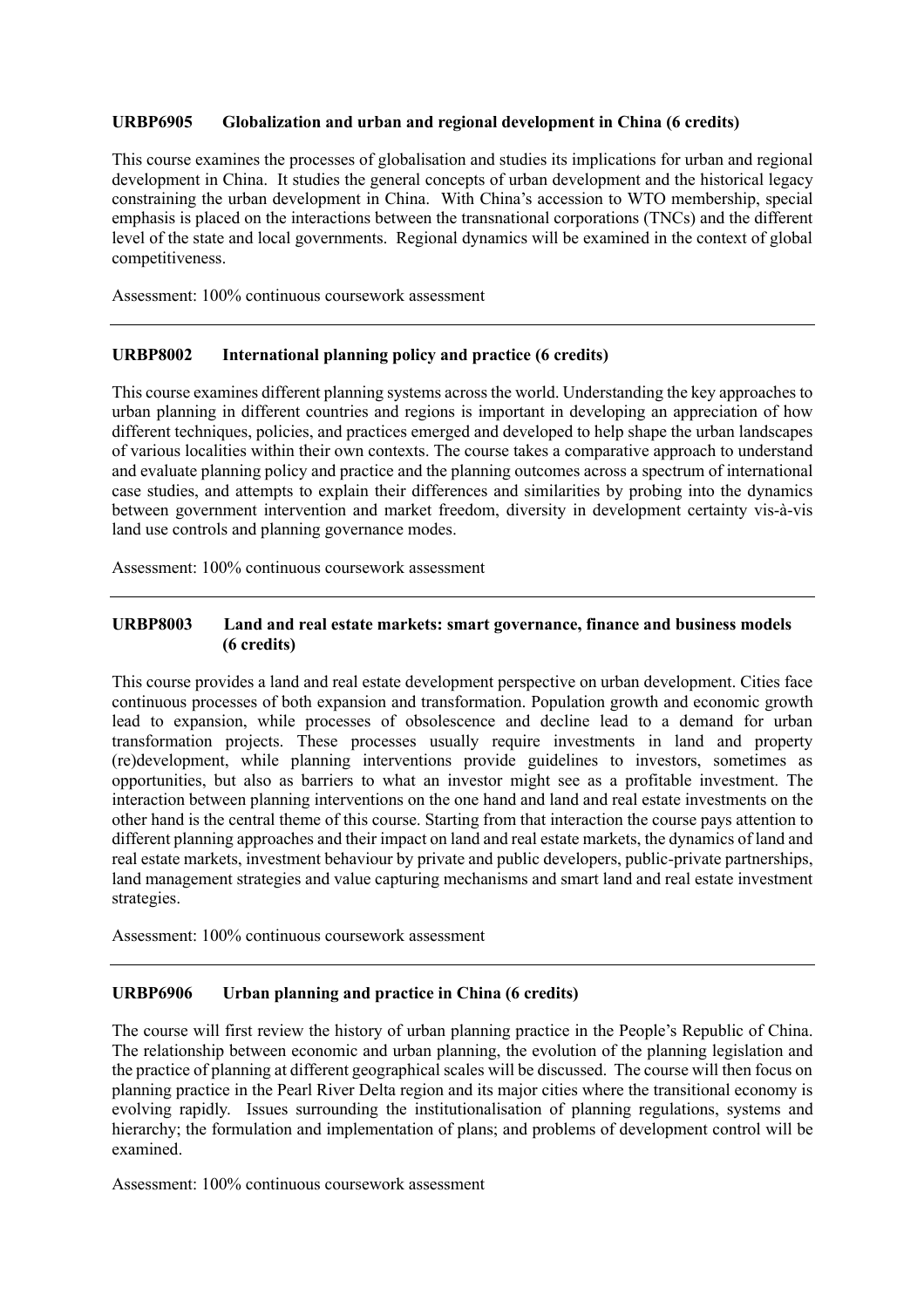#### **URBP6907 Special study in urban planning (6 credits)**

 Detailed study or studies on a topic or topics in contemporary urban and regional planning approved by the Head of the Department.

Assessment: 100% continuous coursework assessment

#### **MUDP2010** Research methods for urban design (6 credits)

 The course introduces research design and research methodology and their limitations appropriate for urban design. Topics include: research paradigms, the emergence of design research, formulation of research questions; range of research methods and resources needs; choices of research methods and limitations; formulation of research proposals; use of digital techniques computers in urban design research.

Assessment: 100% continuous coursework assessment

#### **MUDP1020** Urban design technologies & innovations (6 credits)

 The course focuses on technologies-related tools and techniques in professional urban design practice, and urban design research that enables designers to fully exploit technologies and techniques for urban physical environment appraisal, research for and about urban design, urban development design and communication at small and medium spatial scales. It also includes insights of innovations and techniques in urban design.

Assessment: 100% continuous coursework assessment

#### **MUDP1030 Morphologies & Urban design theories (6 credits)**

 This course provides an introduction to the three natures of urban morphology: natural and built morphologies will examine key concepts, the study of the formation of urban fabric, the relationship of these components through time and at different spatial scales in local and international contexts. Urban design theories describe the state of the art of research about the relationship between urban morphology and human effects and other impacts referenced to the key historical urban design thinkers. environment, institutional configurations and urban design theories. Introduction to urban

Assessment: 100% continuous coursework assessment

#### **MUDP2020** Values of urban design: urban, social, environmental economic (6 credits)

 Urban design and real estate engage the complex mechanisms of environmental and social capital in relation to finance and economics, by seeing design and built environment investment as intrinsically associated with economics and values. The course is an introduction to the issues arising of these associations: what roles urban economics play in urban design? From regional and spatial economics to spatial initiatives and governance to approaches to values in urban design. Conversely how urban design visioning can have impacts on economics, financial investment and values, including added environmental, social, cultural and aesthetic values?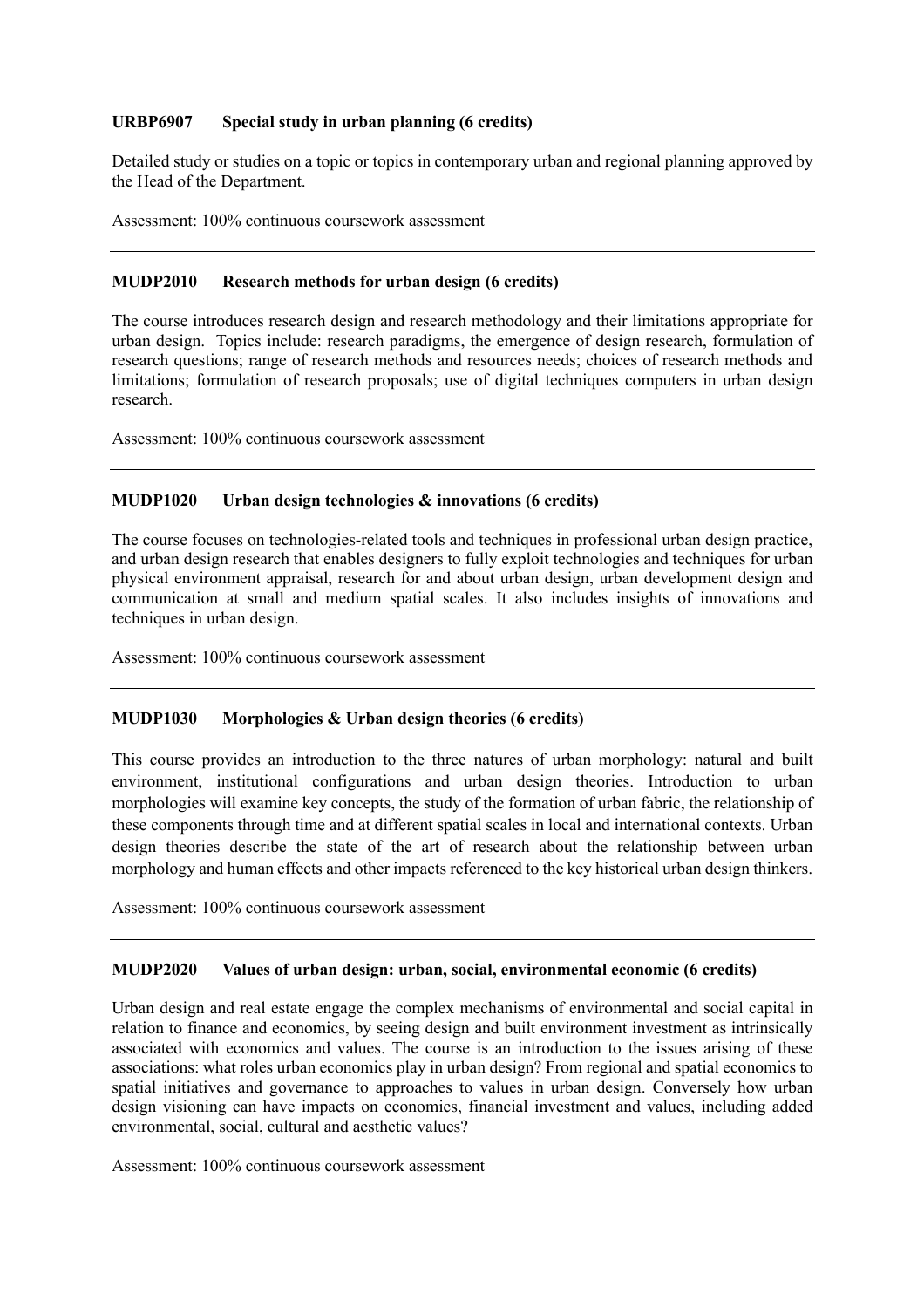#### **Charters and legislation of conservation (6 credits)**

 This course introduces the guiding principles and legal framework for heritage conservation, as established in international charters and regional legislation, and examines in particular detail their application in Hong Kong, Macao, Mainland China and Southeast Asia.

Assessment: 100% continuous coursework assessment

#### **Cultural landscapes (6 credits)**

 This course focuses on understanding heritage places using the concept of cultural landscapes – landscapes that reflect distinctive patterns of interaction between people and the natural environment. The course examines the current theory and practice of cultural landscapes, especially within the context of Hong Kong, Macao, Mainland China and Southeast Asia.

Assessment: 100% continuous coursework assessment

#### Architectural heritage and its significance (6 credits)

 This course focuses on heritage buildings and sites in relation to their settings within a socio-cultural context. Emphasis is placed on the built heritage of Hong Kong, Macao and Mainland China. Case studies are used to illustrate the process of understanding of the heritage values of these buildings and sites, and how to use these values to prepare a Statement of Significance as part of a conservation plan.

Assessment: 100% continuous coursework assessment

#### **RECO6032** Law and practice of arbitration (6 credits)

 This course provides an introduction to alternative dispute resolution and examines the process of arbitration in Hong Kong and China through: common law and statute; procedure and proof; domestic and international arbitrations; arbitration institutions; the role of expert witnesses; application in the real estate and construction industry. This course examines the process of arbitration in Hong Kong and China: common law and statute; procedure and proof; the role of expert witnesses; domestic and international arbitrations; arbitration institutions; application in the real estate and construction industry.

Assessment: 100% examination

#### **RECO7091 Construction claims (6 credits)**

 This course provides an introduction of the law relating to construction claims in the following aspects: Types of claims: contractual claims, extra contractual claims, ex-gratia claims and quantum meruit claims; Principles and assessment of claims: acceleration and prolongation, loss and expense, common law damages, delay and extension of time, program analysis, burden and standard of proof, procedural requirements, common heads of claim.

Assessment: 50% coursework and 50% examination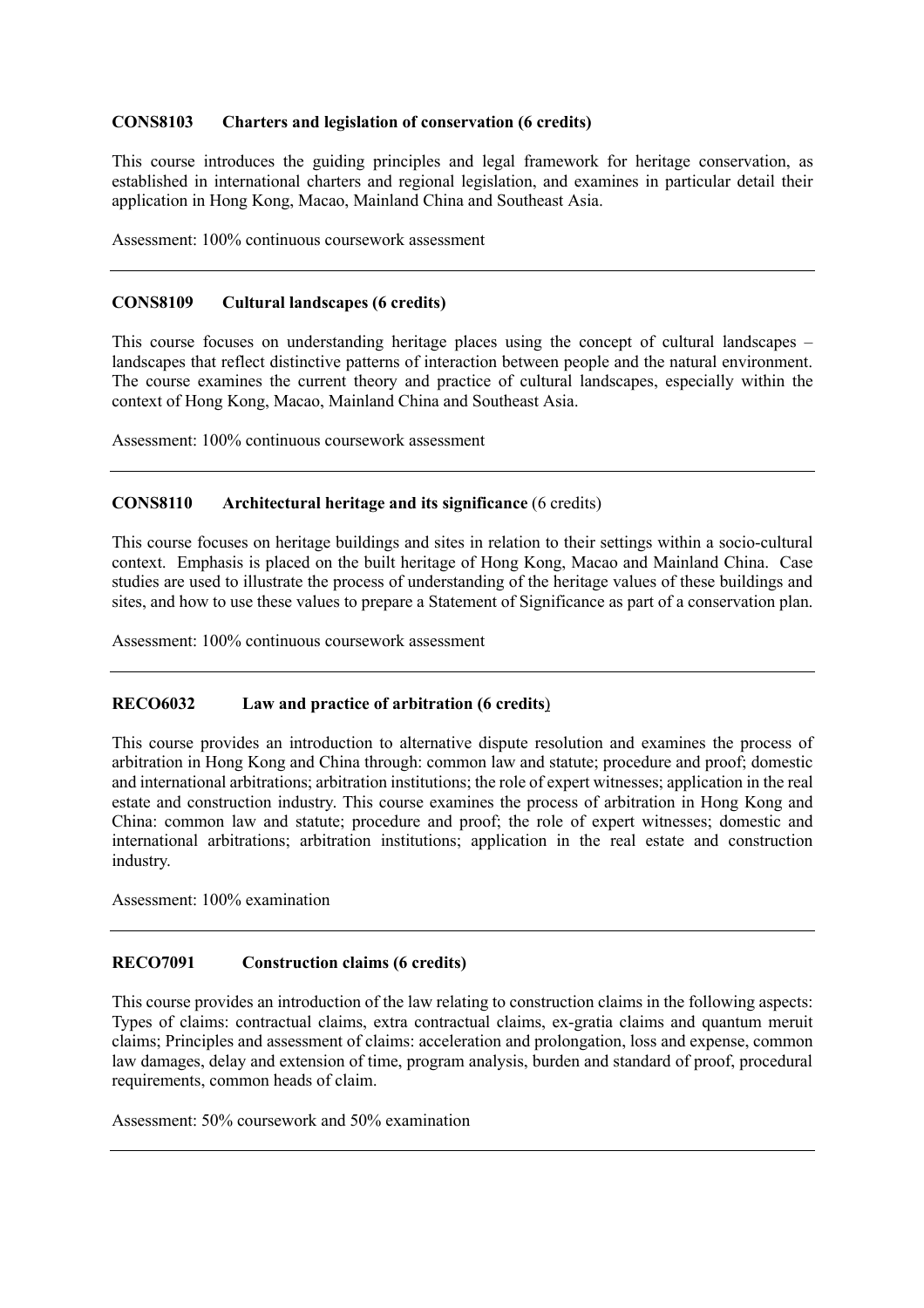#### **RECO7097 Modern developments in construction (6 credits)**

 This course explores modern developments in construction from institutional, strategic, commercial and technological perspectives. This includes the effects of globalisation, evolving competitive strategies, procurement innovation, and industrialisation of construction, as well as theoretical developments and new technologies and approaches in construction project management and their applications in contemporary construction practice. A particular focus is given to the changes in practice enabled by state-of-the-art digital and smart technologies.

Assessment: 100% Coursework

### **Urban Planning Studios and Dissertation**

### **URBP7001 Spatial planning studio (12 credits)**

 This is the first of three studios in the Urban Planning Program and provides the basic foundation for Planning Studios at regional and territorial, and local community levels. Through class lectures and importance of location and space in the resulting spatial pattern. Students are also introduced to and develop a basic proficiency in graphic (manual and computer 2D/3D visualisations), written and oral communication skills. Students get hands-on experience working in teams of four or five preparing and making presentations of preliminary spatial planning projects. literature reviews students are introduced to spatial planning undertaken at these various levels and the

Assessment: 100% continuous coursework assessment

### **URBP7004 Strategic planning studio (12 credits)**

 This studio is designed to enhance student's understanding of the complex multi-faceted nature of planning in the international, regional and metropolitan context. Students will be exposed to the strategic planning context of Hong Kong. A compulsory fieldtrip outside Hong Kong will be arranged to provide a better understanding of the international and practical planning issues. The territorial component of this studio will investigate and evaluate an urban planning and development policy issue. Students will work in a multi-disciplinary team, simulating a consultancy/task force situation. They will carry out a literature review, data collection, qualitative and quantitative analysis, evaluation and making recommendations. They are expected to relate theory to practice with a multi-dimensional environmental, economic and political challenges so as to reach a balanced recommendation. perspective, and through interaction with concerned stakeholders, to recognise the social,

Assessment: 100% continuous coursework assessment

#### **URBP8001 Community planning studio (12 credits)**

 In this studio, students will work in partnership with local community groups and relevant stakeholders and apply their theoretical knowledge and practical skills to generate visionary, imaginative and realistic sustainable development plans for a local district in Hong Kong. Students will have ample opportunities to practise and refine their questionnaire design, survey, analysis, communication, urban design and presentation techniques and skills.